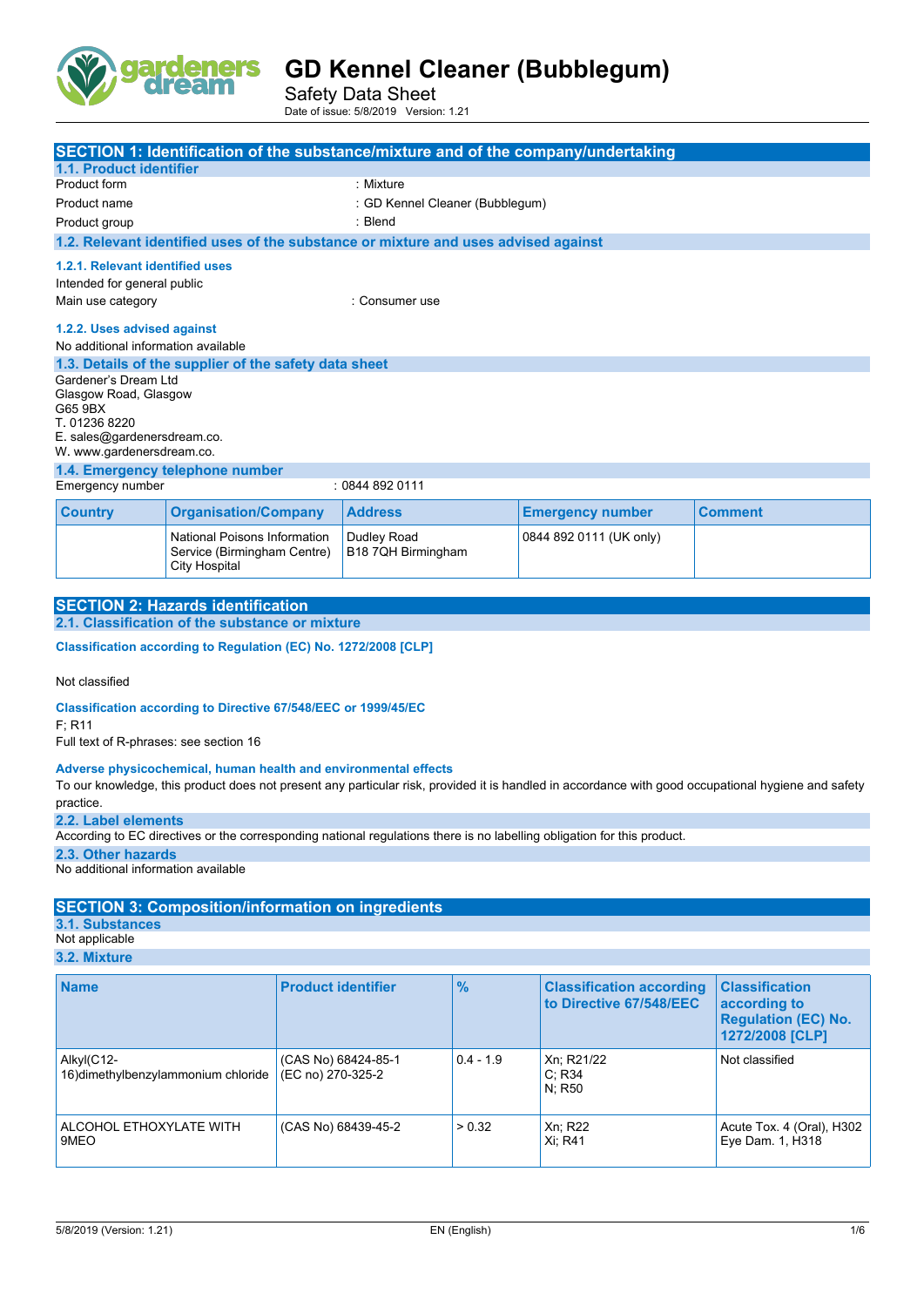Safety Data Sheet

| (CAS No) 67-63-0<br>Isopropanol<br>(EC no) 200-661-7<br>(EC index no) 603-117-00-0<br>(REACH-no) 01-2119457558-<br>25 | 0.036 - 0.285 | F: R11<br>Xi: R36<br><b>R67</b> | <sup>1</sup> Flam. Lig. 2, H225<br>Eye Irrit. 2, H319<br>STOT SE 3, H336 |
|-----------------------------------------------------------------------------------------------------------------------|---------------|---------------------------------|--------------------------------------------------------------------------|
|-----------------------------------------------------------------------------------------------------------------------|---------------|---------------------------------|--------------------------------------------------------------------------|

Full text of R- and H-phrases: see section 16

| <b>SECTION 4: First aid measures</b>                                                                    |                                                                                                        |
|---------------------------------------------------------------------------------------------------------|--------------------------------------------------------------------------------------------------------|
| 4.1. Description of first aid measures                                                                  |                                                                                                        |
| First-aid measures after inhalation                                                                     | : Remove person to fresh air and keep comfortable for breathing.                                       |
| First-aid measures after skin contact                                                                   | : Wash skin with plenty of water.                                                                      |
| First-aid measures after eye contact                                                                    | : Rinse eyes with water as a precaution.                                                               |
| 4.2. Most important symptoms and effects, both acute and delayed<br>No additional information available |                                                                                                        |
| 4.3. Indication of any immediate medical attention and special treatment needed                         |                                                                                                        |
| Treat symptomatically.                                                                                  |                                                                                                        |
|                                                                                                         |                                                                                                        |
| <b>SECTION 5: Firefighting measures</b>                                                                 |                                                                                                        |
| 5.1. Extinguishing media                                                                                |                                                                                                        |
| Suitable extinguishing media                                                                            | : Water spray. Dry powder. Foam. Carbon dioxide.                                                       |
| 5.2. Special hazards arising from the substance or mixture                                              |                                                                                                        |
| Hazardous decomposition products in case of fire                                                        | : Toxic fumes may be released.                                                                         |
| 5.3. Advice for firefighters                                                                            |                                                                                                        |
| Protection during firefighting                                                                          | : Do not attempt to take action without suitable protective equipment. Self-contained                  |
|                                                                                                         | breathing apparatus. Complete protective clothing.                                                     |
|                                                                                                         |                                                                                                        |
| <b>SECTION 6: Accidental release measures</b>                                                           |                                                                                                        |
| 6.1. Personal precautions, protective equipment and emergency procedures                                |                                                                                                        |
| 6.1.1. For non-emergency personnel                                                                      |                                                                                                        |
| Emergency procedures                                                                                    | : Ventilate spillage area.                                                                             |
|                                                                                                         |                                                                                                        |
| 6.1.2. For emergency responders                                                                         |                                                                                                        |
| Protective equipment                                                                                    | : Do not attempt to take action without suitable protective equipment. For further information         |
|                                                                                                         | refer to section 8: "Exposure controls/personal protection".                                           |
| <b>6.2. Environmental precautions</b>                                                                   |                                                                                                        |
| Avoid release to the environment.                                                                       |                                                                                                        |
| 6.3. Methods and material for containment and cleaning up                                               |                                                                                                        |
| Methods for cleaning up                                                                                 | : Take up liquid spill into absorbent material.                                                        |
| Other information                                                                                       | : Dispose of materials or solid residues at an authorized site.                                        |
| 6.4. Reference to other sections                                                                        |                                                                                                        |
| For further information refer to section 13.                                                            |                                                                                                        |
|                                                                                                         |                                                                                                        |
| <b>SECTION 7: Handling and storage</b>                                                                  |                                                                                                        |
| 7.1. Precautions for safe handling                                                                      |                                                                                                        |
| Precautions for safe handling                                                                           | : Ensure good ventilation of the work station. Wear personal protective equipment.                     |
| Hygiene measures                                                                                        | : Do not eat, drink or smoke when using this product. Always wash hands after handling the<br>product. |
| 7.2. Conditions for safe storage, including any incompatibilities                                       |                                                                                                        |
| Storage conditions                                                                                      | : Store in a well-ventilated place. Keep cool.                                                         |
| 7.3. Specific end use(s)                                                                                |                                                                                                        |
| No additional information available                                                                     |                                                                                                        |
|                                                                                                         |                                                                                                        |
| <b>SECTION 8: Exposure controls/personal protection</b>                                                 |                                                                                                        |
|                                                                                                         |                                                                                                        |

| 8.1. Control parameters      |                                         |                                  |
|------------------------------|-----------------------------------------|----------------------------------|
| <b>Isopropanol (67-63-0)</b> |                                         |                                  |
| EU                           | IOELV TWA (mg/m <sup>3</sup> )          | 999 mg/m $3$ (8 hours)           |
| EU                           | IOELV TWA (ppm)                         | 400 ppm (8 hours)                |
| <b>EU</b>                    | IOELV STEL (mg/m <sup>3</sup> )         | 1250 mg/m <sup>3</sup> (15 mins) |
| EU                           | IOELV STEL (ppm)                        | 500 ppm (15 mins)                |
| Germany                      | TRGS 910 Acceptance concentration notes |                                  |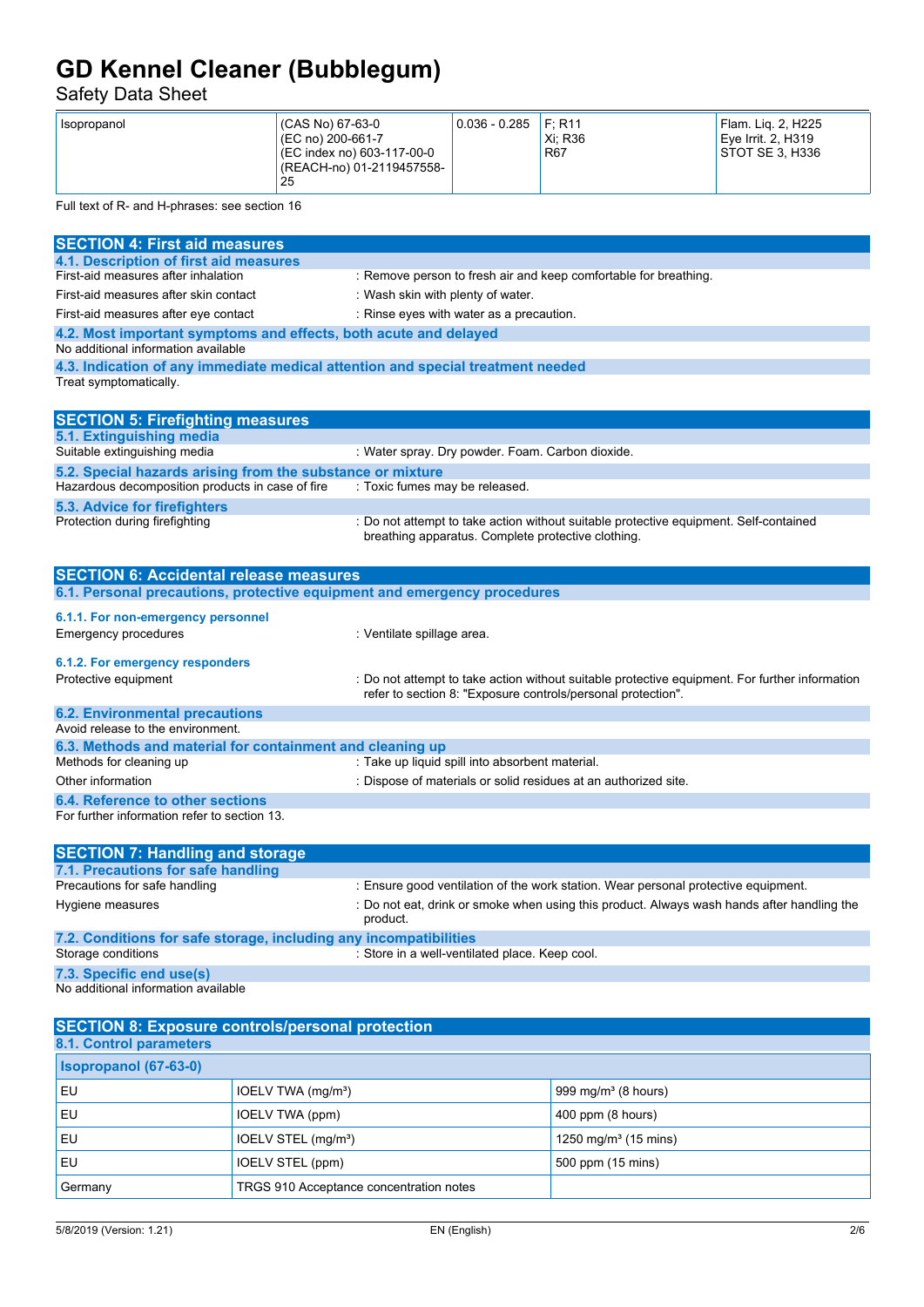Safety Data Sheet

## **8.2. Exposure controls**

### **Appropriate engineering controls:**

Ensure good ventilation of the work station.

| Hand protection:                                                         |  |  |
|--------------------------------------------------------------------------|--|--|
| Protective gloves                                                        |  |  |
| Eye protection:                                                          |  |  |
| Safety glasses                                                           |  |  |
| Skin and body protection:                                                |  |  |
| Wear suitable protective clothing                                        |  |  |
| <b>Respiratory protection:</b>                                           |  |  |
| In case of insufficient ventilation, wear suitable respiratory equipment |  |  |

### **Environmental exposure controls:**

Avoid release to the environment.

| <b>SECTION 9: Physical and chemical properties</b>         |                     |  |  |
|------------------------------------------------------------|---------------------|--|--|
| 9.1. Information on basic physical and chemical properties |                     |  |  |
| Physical state                                             | : Liquid            |  |  |
| Appearance                                                 | : Blue liquid.      |  |  |
| Colour                                                     | : Blue.             |  |  |
| Odour                                                      | : bubblegum.        |  |  |
| Odour threshold                                            | : No data available |  |  |
| pH                                                         | $: 5 - 9$           |  |  |
| Relative evaporation rate (butylacetate=1)                 | : No data available |  |  |
| Melting point                                              | : Not applicable    |  |  |
| Freezing point                                             | : No data available |  |  |
| Boiling point                                              | : 100 $^{\circ}$ C  |  |  |
| Flash point                                                | : No data available |  |  |
| Self ignition temperature                                  | : No data available |  |  |
| Decomposition temperature                                  | : No data available |  |  |
| Flammability (solid, gas)                                  | : Not applicable    |  |  |
| Vapour pressure                                            | : No data available |  |  |
| Relative vapour density at 20 °C                           | : No data available |  |  |
| Relative density                                           | : No data available |  |  |
| Density                                                    | : 1.01 g/l          |  |  |
| Solubility                                                 | : Soluble.          |  |  |
| Log Pow                                                    | : No data           |  |  |
| Viscosity, kinematic                                       | available : No data |  |  |
| Viscosity, dynamic                                         | available : No data |  |  |
| <b>Explosive properties</b>                                | available : No data |  |  |
| Oxidising properties                                       | available : No data |  |  |
| <b>Explosive limits</b>                                    | available : No data |  |  |
| 9.2. Other information                                     |                     |  |  |
| No additional information available                        |                     |  |  |

| <b>SECTION 10: Stability and reactivity</b>                                        |
|------------------------------------------------------------------------------------|
| <b>10.1. Reactivity</b>                                                            |
| The product is non-reactive under normal conditions of use, storage and transport. |
| <b>10.2. Chemical stability</b>                                                    |
| Stable under normal conditions.                                                    |
| 10.3. Possibility of hazardous reactions                                           |
| No dangerous reactions known under normal conditions of use.                       |
| 10.4. Conditions to avoid                                                          |
| None under recommended storage and handling conditions (see section 7).            |
| 10.5. Incompatible materials                                                       |
| No additional information available                                                |
|                                                                                    |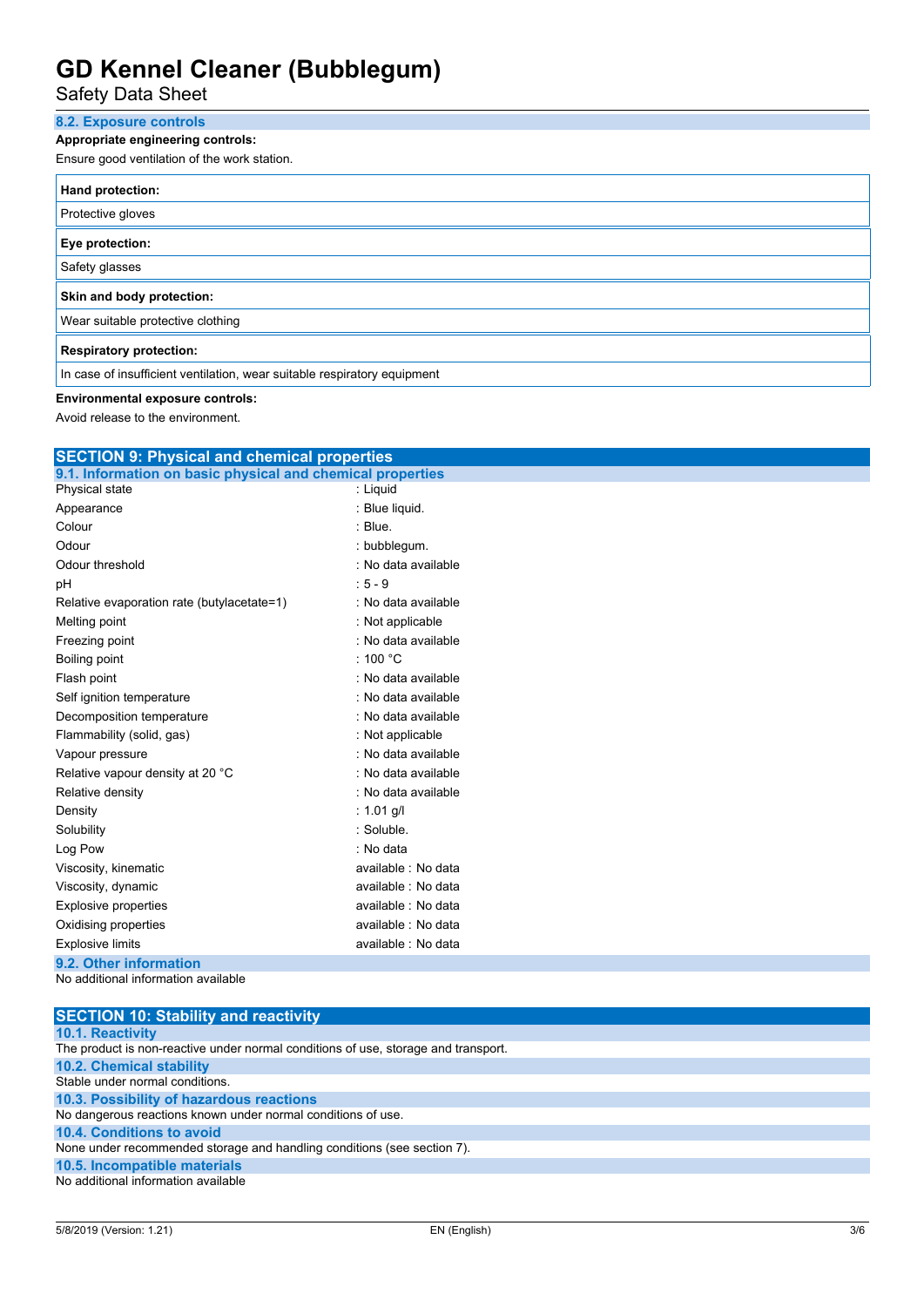Safety Data Sheet

**10.6. Hazardous decomposition products**

No additional information available

| <b>SECTION 11: Toxicological information</b>                                    |                                                                                                                            |
|---------------------------------------------------------------------------------|----------------------------------------------------------------------------------------------------------------------------|
| 11.1. Information on toxicological effects                                      |                                                                                                                            |
| Acute toxicity (oral)                                                           | : Not classified                                                                                                           |
| Acute toxicity (dermal)                                                         | : Not classified                                                                                                           |
| Acute toxicity (inhalation)                                                     | : Not classified                                                                                                           |
| <b>ALCOHOL ETHOXYLATE WITH 9MEO (68439-45-2)</b>                                |                                                                                                                            |
| LD50 oral rat                                                                   | > 200 - 2000 mg/kg                                                                                                         |
| Isopropanol (67-63-0)                                                           |                                                                                                                            |
| LD50 oral rat                                                                   | 4700 mg/kg                                                                                                                 |
| LD50 oral                                                                       | $\geq$ 2000 mg/kg (rabbit)                                                                                                 |
| LC50 inhalation rat (mg/l)                                                      | 46.5 mg/l/4h                                                                                                               |
| Skin corrosion/irritation                                                       | : Not classified                                                                                                           |
|                                                                                 | pH: 5 - 9                                                                                                                  |
| Serious eye damage/irritation                                                   | : Not classified                                                                                                           |
|                                                                                 | pH: 5 - 9                                                                                                                  |
| Respiratory or skin sensitisation                                               | : Not classified                                                                                                           |
| Germ cell mutagenicity                                                          | : Not classified                                                                                                           |
| Carcinogenicity                                                                 | : Not classified                                                                                                           |
| Reproductive toxicity                                                           | : Not classified                                                                                                           |
| Specific target organ toxicity (single exposure)                                | : Not classified                                                                                                           |
| Specific target organ toxicity (repeated exposure)                              | : Not classified                                                                                                           |
| Aspiration hazard                                                               | : Not classified                                                                                                           |
|                                                                                 |                                                                                                                            |
| <b>SECTION 12: Ecological information</b><br>12.1. Toxicity                     |                                                                                                                            |
| Ecology - general                                                               | : The product is not considered harmful to aquatic organisms nor to cause long-term<br>adverse effects in the environment. |
| Aquatic acute                                                                   | : Not classified                                                                                                           |
| Aquatic chronic                                                                 | : Not classified                                                                                                           |
| Isopropanol (67-63-0)                                                           |                                                                                                                            |
| LC50 fishes 1                                                                   | $\geq$ 100 mg/l (48 hours)                                                                                                 |
| LC50 other aquatic organisms 2                                                  | $\geq$ 100 mg/l (Algae, 72 hours)                                                                                          |
| EC50 Daphnia 1                                                                  | $\geq$ 100 mg/l (48 hours)                                                                                                 |
| 12.2. Persistence and degradability                                             |                                                                                                                            |
| Isopropanol (67-63-0)                                                           |                                                                                                                            |
| Persistence and degradability                                                   | Biodegradable.                                                                                                             |
| 12.3. Bioaccumulative potential                                                 |                                                                                                                            |
| Isopropanol (67-63-0)                                                           |                                                                                                                            |
| Bioaccumulative potential                                                       | The product does not contain any substances expected to be bioaccumulating.                                                |
| 12.4. Mobility in soil                                                          |                                                                                                                            |
| No additional information available                                             |                                                                                                                            |
| 12.5. Results of PBT and vPvB assessment<br>No additional information available |                                                                                                                            |
| 12.6. Other adverse effects                                                     |                                                                                                                            |
| No additional information available                                             |                                                                                                                            |
| <b>SECTION 13: Disposal considerations</b>                                      |                                                                                                                            |
| 13.1. Waste treatment methods                                                   |                                                                                                                            |

No additional information available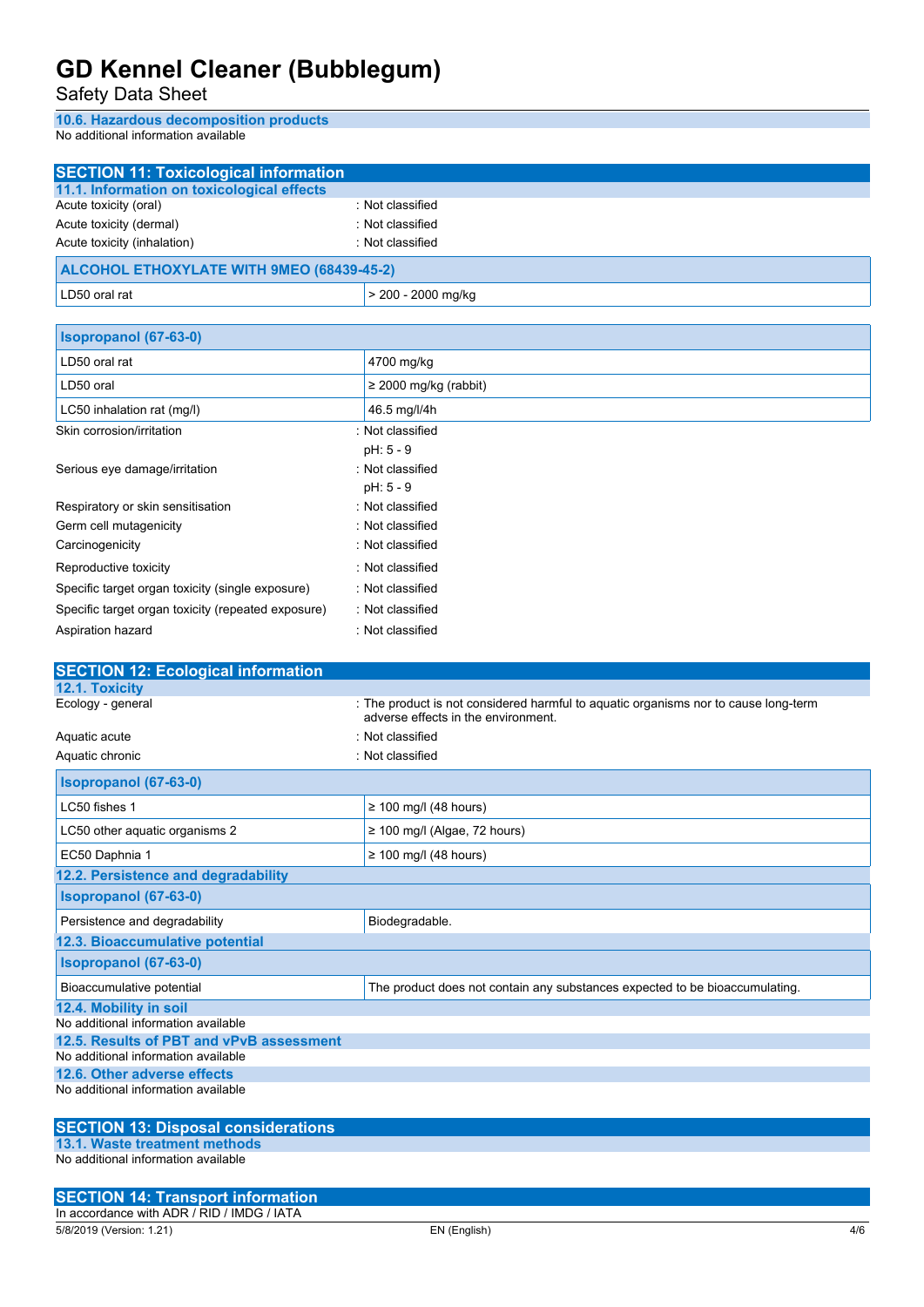### Safety Data Sheet

| 14.1. UN number                                                          |                                          |  |
|--------------------------------------------------------------------------|------------------------------------------|--|
| UN-No. (ADR)                                                             | : Not regulated                          |  |
| UN-No. (IMDG)                                                            | : Not regulated                          |  |
| UN-No.(IATA)                                                             | : Not regulated                          |  |
| UN-No.(ADN)                                                              | : Not regulated                          |  |
| UN-No. (RID)                                                             | : Not regulated                          |  |
| 14.2. UN proper shipping name                                            |                                          |  |
| Proper Shipping Name (ADR)                                               | : Not regulated                          |  |
| Proper Shipping Name (IMDG)                                              | : Not regulated                          |  |
| Proper Shipping Name (IATA)                                              | : Not regulated                          |  |
| Proper Shipping Name (ADN)                                               | : Not regulated                          |  |
| Proper Shipping Name (RID)                                               | : Not regulated                          |  |
| 14.3. Transport hazard class(es)                                         |                                          |  |
| ADR                                                                      |                                          |  |
| Transport hazard class(es) (ADR)                                         | : Not regulated                          |  |
| <b>IMDG</b>                                                              |                                          |  |
| Transport hazard class(es) (IMDG)                                        | : Not regulated                          |  |
| <b>IATA</b>                                                              |                                          |  |
| Transport hazard class(es) (IATA)                                        | : Not regulated                          |  |
| ADN                                                                      |                                          |  |
| Transport hazard class(es) (ADN)                                         | : Not regulated                          |  |
| RID                                                                      |                                          |  |
| Transport hazard class(es) (RID)                                         | : Not regulated                          |  |
| 14.4. Packing group                                                      |                                          |  |
| Packing group (ADR)                                                      | : Not regulated                          |  |
| Packing group (IMDG)                                                     | : Not regulated                          |  |
| Packing group (IATA)                                                     | : Not regulated                          |  |
| Packing group (ADN)                                                      | : Not regulated                          |  |
| Packing group (RID)                                                      | : Not regulated                          |  |
| <b>14.5. Environmental hazards</b>                                       |                                          |  |
| Dangerous for the environment                                            | : No                                     |  |
| Marine pollutant                                                         | : No                                     |  |
| Other information                                                        | : No supplementary information available |  |
| 14.6. Special precautions for user                                       |                                          |  |
| <b>Overland transport</b>                                                |                                          |  |
| Not regulated                                                            |                                          |  |
| <b>Transport by sea</b>                                                  |                                          |  |
| Not regulated                                                            |                                          |  |
| Air transport                                                            |                                          |  |
| Not regulated                                                            |                                          |  |
| Inland waterway transport                                                |                                          |  |
| Not regulated                                                            |                                          |  |
| Rail transport                                                           |                                          |  |
| Not regulated                                                            |                                          |  |
| 14.7. Transport in bulk according to Annex II of MARPOL and the IBC Code |                                          |  |
| Not applicable                                                           |                                          |  |
|                                                                          |                                          |  |
|                                                                          |                                          |  |

#### **SECTION 15: Regulatory information**

**15.1. Safety, health and environmental regulations/legislation specific for the substance or mixture**

### **15.1.1. EU-Regulations**

| Authorisations and/or restrictions on use (Annex XVII):                                                                                                                 |                                            |  |
|-------------------------------------------------------------------------------------------------------------------------------------------------------------------------|--------------------------------------------|--|
| 3(b) Hazard classes 3.1 to 3.6, 3.7 adverse effects on sexual function<br>and fertility or on development, 3.8 effects other than narcotic effects,<br>$3.9$ and $3.10$ | ALCOHOL ETHOXYLATE WITH 9MEO - Isopropanol |  |
| $3(a)$ Hazard classes 2.1 to 2.4, 2.6 and 2.7, 2.8 types A and B, 2.9,<br>2.10, 2.12, 2.13 categories 1 and 2, 2.14 categories 1 and 2, 2.15 types<br>A to F            | Isopropanol                                |  |